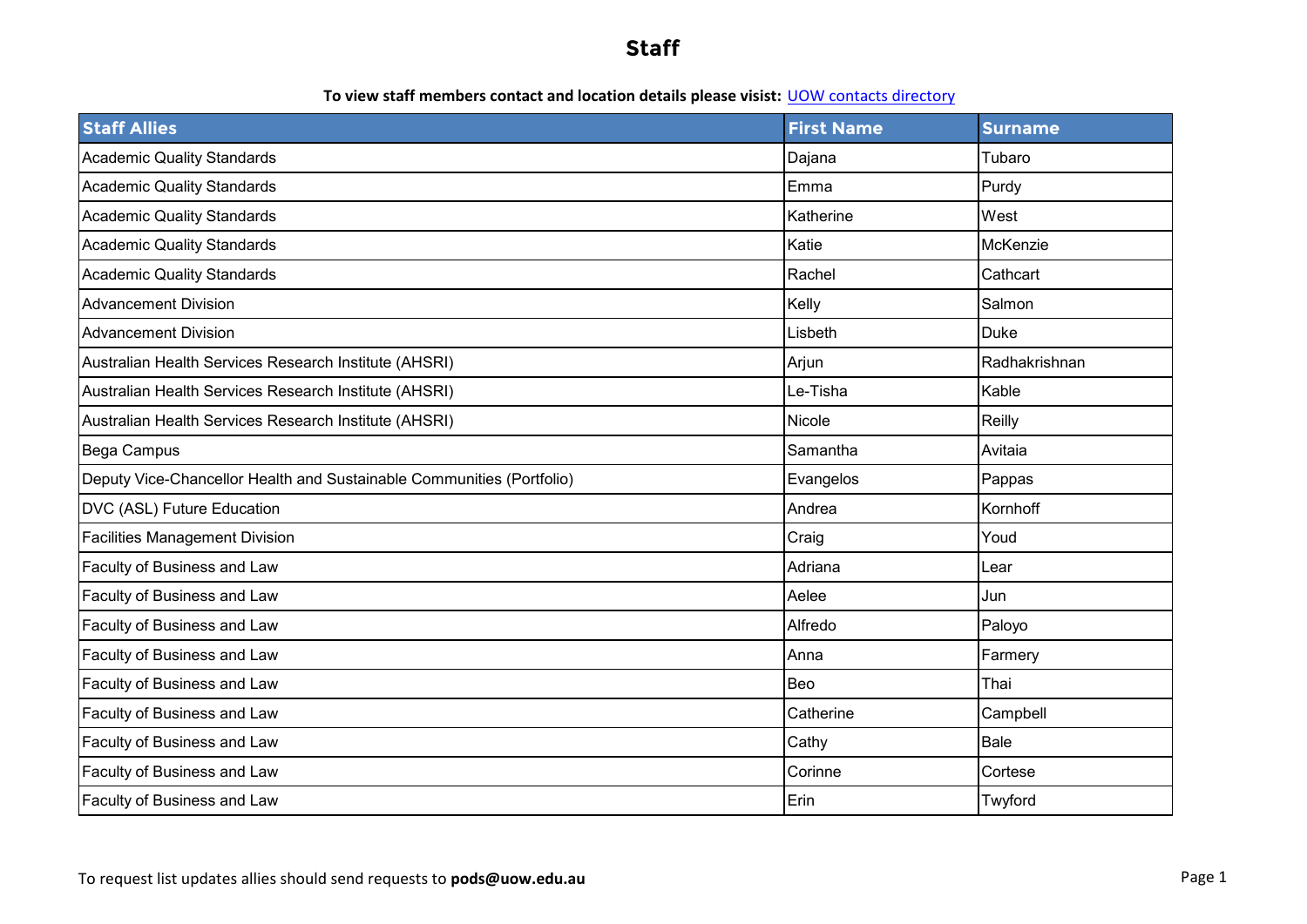| Faculty of Business and Law        | Erin             | Snape          |
|------------------------------------|------------------|----------------|
| Faculty of Business and Law        | Freda            | Hui-Truscott   |
| Faculty of Business and Law        | Geraldine        | Hardie         |
| <b>Faculty of Business and Law</b> | Grace            | McCarthy       |
| Faculty of Business and Law        | Ivy              | Zhou           |
| Faculty of Business and Law        | Ivy              | Zhou           |
| Faculty of Business and Law        | James            | Reveley        |
| Faculty of Business and Law        | Jenny            | Wang           |
| Faculty of Business and Law        | Josh             | Dubrau         |
| Faculty of Business and Law        | Karina           | Murray         |
| Faculty of Business and Law        | Le-tisha         | Kable          |
| Faculty of Business and Law        | Mario            | Fernando       |
| Faculty of Business and Law        | <b>Markus</b>    | Wagner         |
| Faculty of Business and Law        | Melanie          | Randle         |
| Faculty of Business and Law        | Michael          | Grainger       |
| Faculty of Business and Law        | Michael          | Mehmet         |
| Faculty of Business and Law        | <b>Millicent</b> | Chang          |
| Faculty of Business and Law        | <b>Nan</b>       | Seuffert       |
| Faculty of Business and Law        | <b>Nina</b>      | Reynolds       |
| Faculty of Business and Law        | Patricia         | Hamlet         |
| Faculty of Business and Law        | Pauline          | Oei            |
| Faculty of Business and Law        | Rabindra         | Nepal          |
| Faculty of Business and Law        | Rodney           | Clarke         |
| Faculty of Business and Law        | Shamika          | Almeida        |
| Faculty of Business and Law        | Sue              | <b>Mathews</b> |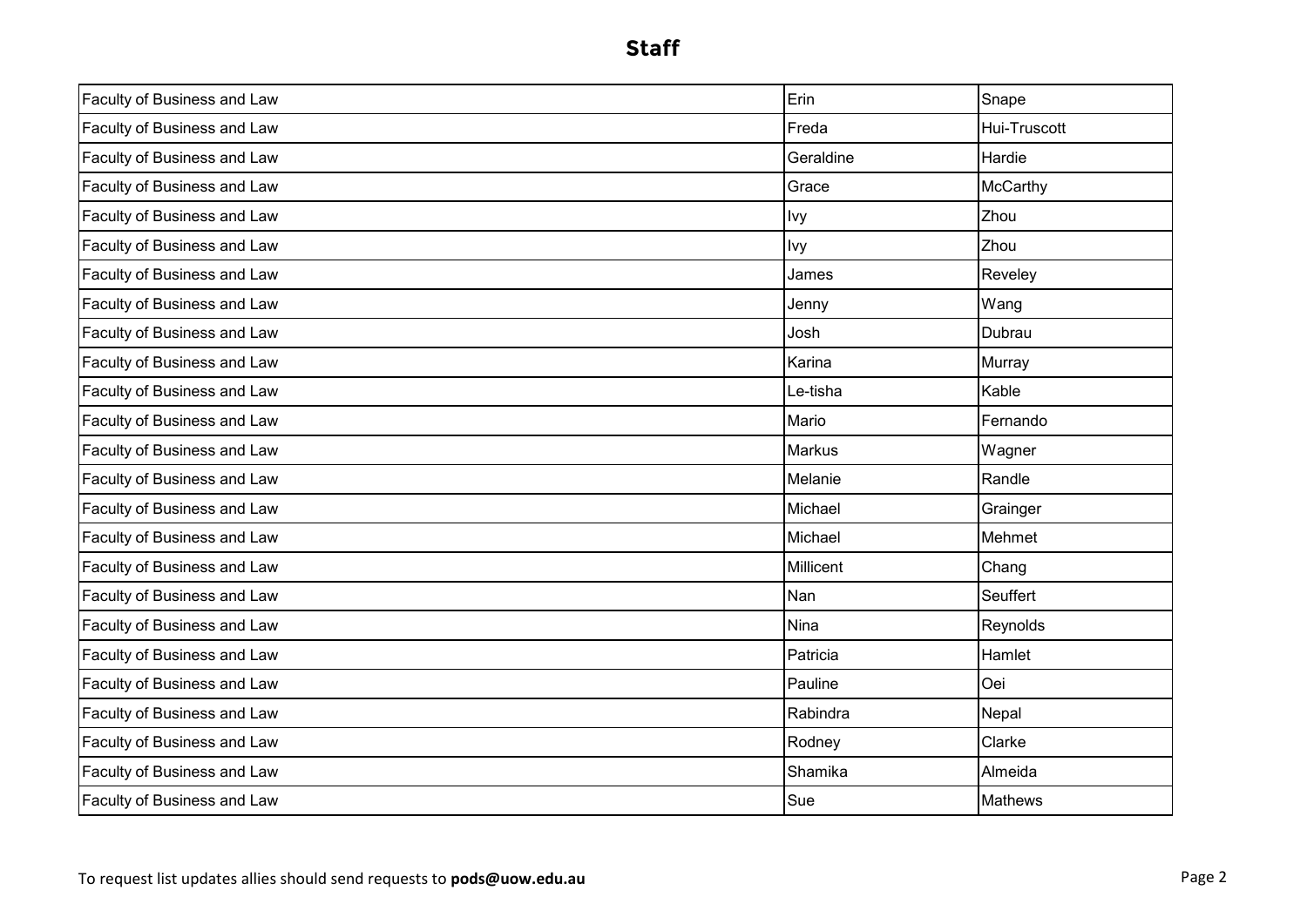| Faculty of Business and Law                     | Ted         | Lasek               |
|-------------------------------------------------|-------------|---------------------|
| Faculty of Business and Law                     | Trish       | Mundy               |
| Faculty of Business and Law                     | Troy        | Heffernan           |
| Faculty of Business and Law                     | Valerie     | Harwood             |
| Faculty of Business and Law                     | Ashleigh    | Witt                |
| Faculty of Engineering and Information Sciences | Aidan       | <b>Sims</b>         |
| Faculty of Engineering and Information Sciences | Amie        | Simmons             |
| Faculty of Engineering and Information Sciences | Anna        | Duwenig             |
| Faculty of Engineering and Information Sciences | Chris       | <b>Hally-Burton</b> |
| Faculty of Engineering and Information Sciences | Christian   | Agnew               |
| Faculty of Engineering and Information Sciences | Emma        | Heffernan           |
| Faculty of Engineering and Information Sciences | Jacqueline  | Adriaanse           |
| Faculty of Engineering and Information Sciences | Jancey      | Malins              |
| Faculty of Engineering and Information Sciences | Lorrelle    | Pollard             |
| Faculty of Engineering and Information Sciences | Lucy        | Armitage            |
| Faculty of Engineering and Information Sciences | Madeleine   | Du Toit             |
| Faculty of Engineering and Information Sciences | <b>Mark</b> | Freeman             |
| Faculty of Engineering and Information Sciences | Marlisio    | O.Cecilo Jr.        |
| Faculty of Engineering and Information Sciences | Maureen     | Edwards             |
| Faculty of Engineering and Information Sciences | Roger       | Lewis               |
| Faculty of Engineering and Information Sciences | Tim         | McCarthy            |
| Faculty of Engineering and Information Sciences | Valerie     | Linton              |
| Faculty of Science, Medicine and Health         | Aimee       | Silla               |
| Faculty of Science, Medicine and Health         | Ali         | Kimbrough           |
| Faculty of Science, Medicine and Health         | Alison      | Rutherford          |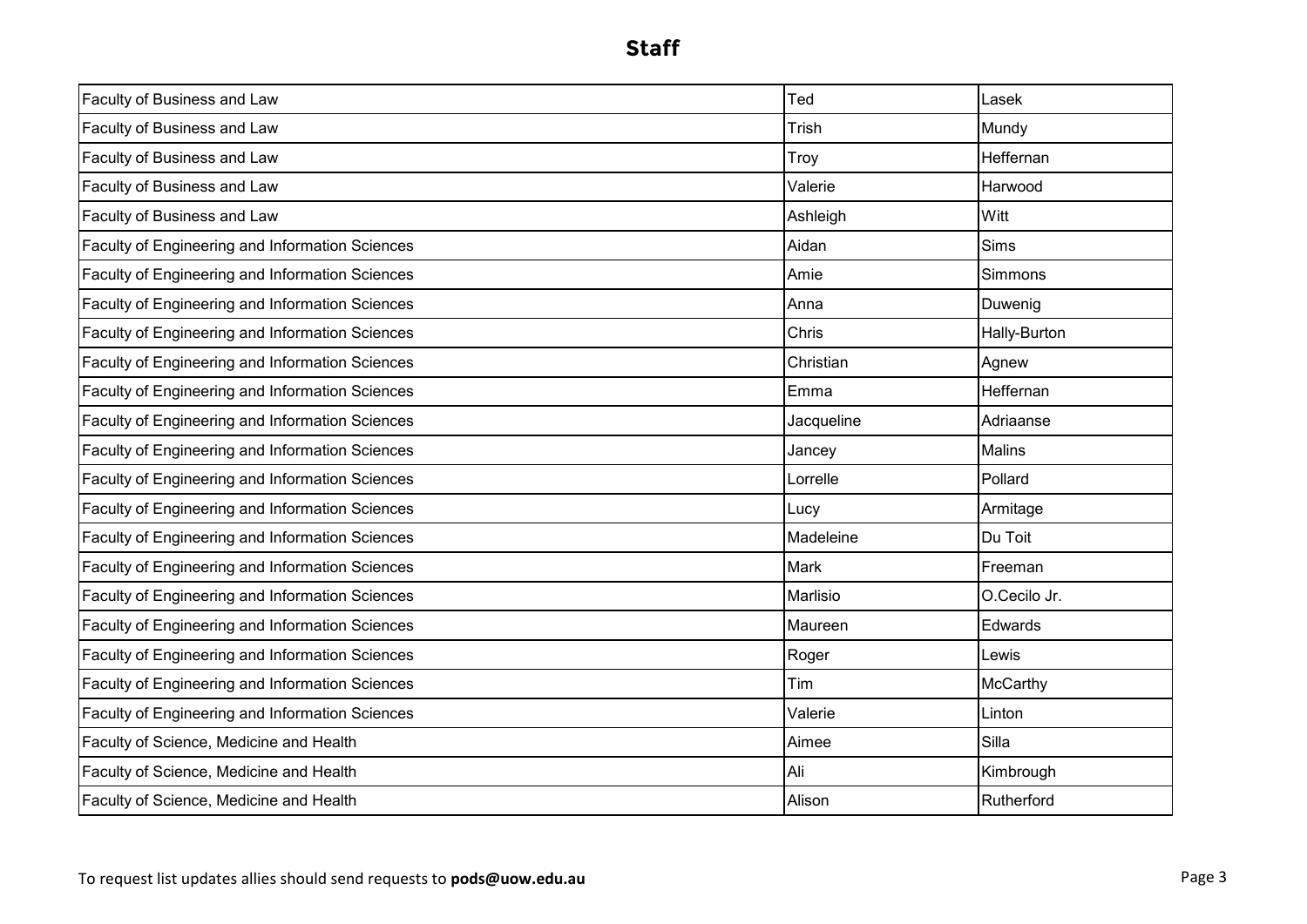| Faculty of Science, Medicine and Health | Clare           | Atkinson         |
|-----------------------------------------|-----------------|------------------|
| Faculty of Science, Medicine and Health | Clare           | Murphy           |
| Faculty of Science, Medicine and Health | Diana           | King             |
| Faculty of Science, Medicine and Health | Gabrielle       | Phillips         |
| Faculty of Science, Medicine and Health | Georgia         | Watson           |
| Faculty of Science, Medicine and Health | Grace           | Ware             |
| Faculty of Science, Medicine and Health | Heidi           | Brown            |
| Faculty of Science, Medicine and Health | Helen           | Pratt            |
| Faculty of Science, Medicine and Health | Jack            | <b>Simmons</b>   |
| Faculty of Science, Medicine and Health | Jenny           | Fisher           |
| Faculty of Science, Medicine and Health | Kayla           | Morlando         |
| Faculty of Science, Medicine and Health | Kelly           | Lambert          |
| Faculty of Science, Medicine and Health | Kelly           | Marriott-Statham |
| Faculty of Science, Medicine and Health | Kelly           | Lewer            |
| Faculty of Science, Medicine and Health | Kerry           | Dawes            |
| Faculty of Science, Medicine and Health | Kristy          | Blackburn        |
| Faculty of Science, Medicine and Health | Laura           | Mothersdill      |
| Faculty of Science, Medicine and Health | Leanne          | <b>Betts</b>     |
| Faculty of Science, Medicine and Health | Liz             | Halcomb          |
| Faculty of Science, Medicine and Health | Lloyd           | White            |
| Faculty of Science, Medicine and Health | Maria           | Mackay           |
| Faculty of Science, Medicine and Health | Martina         | Sanderson-Smith  |
| Faculty of Science, Medicine and Health | Megan           | Thomas           |
| Faculty of Science, Medicine and Health | <b>Nicholas</b> | Deutscher        |
| Faculty of Science, Medicine and Health | Suzanne         | <b>Bowdler</b>   |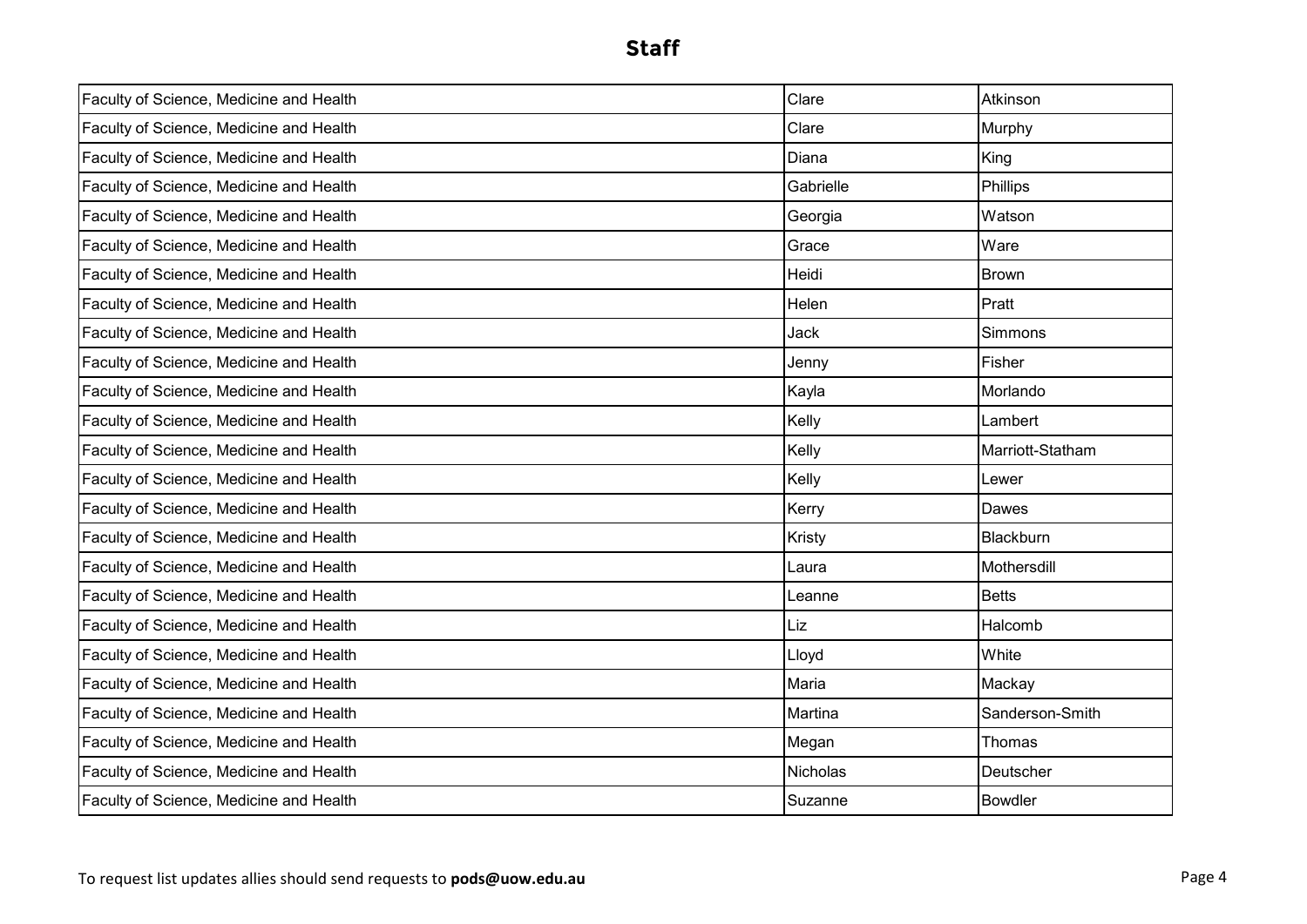| Faculty of Science, Medicine and Health             | Suzi           | Russell         |
|-----------------------------------------------------|----------------|-----------------|
| Faculty of the Arts, Social Sciences and Humanities | Christine      | Carey           |
| Faculty of the Arts, Social Sciences and Humanities | Elle           | Coleman         |
| Faculty of the Arts, Social Sciences and Humanities | Alexander      | Duda            |
| Faculty of the Arts, Social Sciences and Humanities | Alfie          | Herrero de Haro |
| Faculty of the Arts, Social Sciences and Humanities | Alison         | Moore           |
| Faculty of the Arts, Social Sciences and Humanities | Andrew         | Whelan          |
| Faculty of the Arts, Social Sciences and Humanities | Annie          | Werner          |
| Faculty of the Arts, Social Sciences and Humanities | Ben            | Hightower       |
| Faculty of the Arts, Social Sciences and Humanities | <b>Brian</b>   | Martin          |
| Faculty of the Arts, Social Sciences and Humanities | Claire         | Lowrie          |
| Faculty of the Arts, Social Sciences and Humanities | Di             | Kelly           |
| Faculty of the Arts, Social Sciences and Humanities | <b>Dylan</b>   | Cliff           |
| Faculty of the Arts, Social Sciences and Humanities | Ee Ling Sharon | Quah            |
| Faculty of the Arts, Social Sciences and Humanities | Elizabeth      | Rowe            |
| Faculty of the Arts, Social Sciences and Humanities | Fiona          | Probyn-Rapsey   |
| Faculty of the Arts, Social Sciences and Humanities | Glenn          | Alexander       |
| Faculty of the Arts, Social Sciences and Humanities | Gordon         | Waitt           |
| Faculty of the Arts, Social Sciences and Humanities | Ika            | <b>Willis</b>   |
| Faculty of the Arts, Social Sciences and Humanities | Jacqui         | Cameron         |
| Faculty of the Arts, Social Sciences and Humanities | Janet          | Ncube           |
| Faculty of the Arts, Social Sciences and Humanities | Janys          | Hayes           |
| Faculty of the Arts, Social Sciences and Humanities | Jariss         | Shead           |
| Faculty of the Arts, Social Sciences and Humanities | Jason          | Hughes          |
| Faculty of the Arts, Social Sciences and Humanities | Jessica        | Zammit          |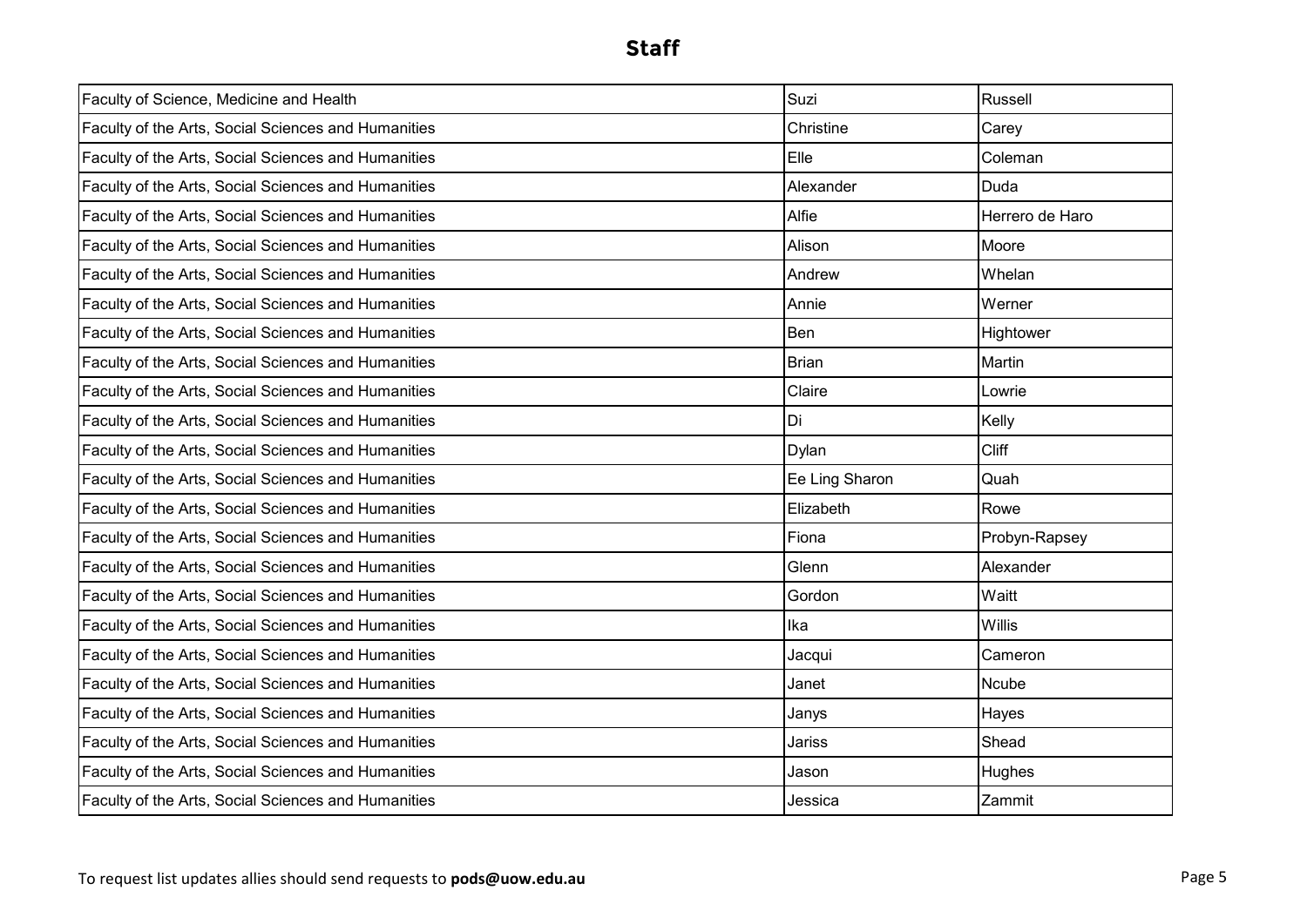| Faculty of the Arts, Social Sciences and Humanities | Jordan            | McKenzie          |
|-----------------------------------------------------|-------------------|-------------------|
| Faculty of the Arts, Social Sciences and Humanities | Josie             | Balsom            |
| Faculty of the Arts, Social Sciences and Humanities | Karley            | Beckman           |
| Faculty of the Arts, Social Sciences and Humanities | Kenny             | Kor               |
| Faculty of the Arts, Social Sciences and Humanities | Kim               | Gray              |
| Faculty of the Arts, Social Sciences and Humanities | Lily              | An                |
| Faculty of the Arts, Social Sciences and Humanities | Lisa              | Slater            |
| Faculty of the Arts, Social Sciences and Humanities | Lynne             | Keevers           |
| Faculty of the Arts, Social Sciences and Humanities | Mahime            | Watanabe          |
| Faculty of the Arts, Social Sciences and Humanities | Marcelo           | Svirsky           |
| Faculty of the Arts, Social Sciences and Humanities | Martha            | Johnson           |
| Faculty of the Arts, Social Sciences and Humanities | Melissa           | Boyde             |
| Faculty of the Arts, Social Sciences and Humanities | Minh Phuong       | Nguyen            |
| Faculty of the Arts, Social Sciences and Humanities | Noelene           | Weatherby-Fell    |
| Faculty of the Arts, Social Sciences and Humanities | Rebecca           | <b>Ng</b>         |
| Faculty of the Arts, Social Sciences and Humanities | Renee             | Middlemost        |
| Faculty of the Arts, Social Sciences and Humanities | Rowena            | Ward              |
| Faculty of the Arts, Social Sciences and Humanities | Shady             | Cosgrove          |
| Faculty of the Arts, Social Sciences and Humanities | Simone            | Favelle           |
| Faculty of the Arts, Social Sciences and Humanities | Stacy             | Carter            |
| Faculty of the Arts, Social Sciences and Humanities | Stoo              | Sepp              |
| Faculty of the Arts, Social Sciences and Humanities | <b>Summer May</b> | Finlay            |
| Faculty of the Arts, Social Sciences and Humanities | Tatiana           | Coquibus Andersen |
| Faculty of the Arts, Social Sciences and Humanities | Tony              | Giardina          |
| Faculty of the Arts, Social Sciences and Humanities | Tracey            | Woolrych          |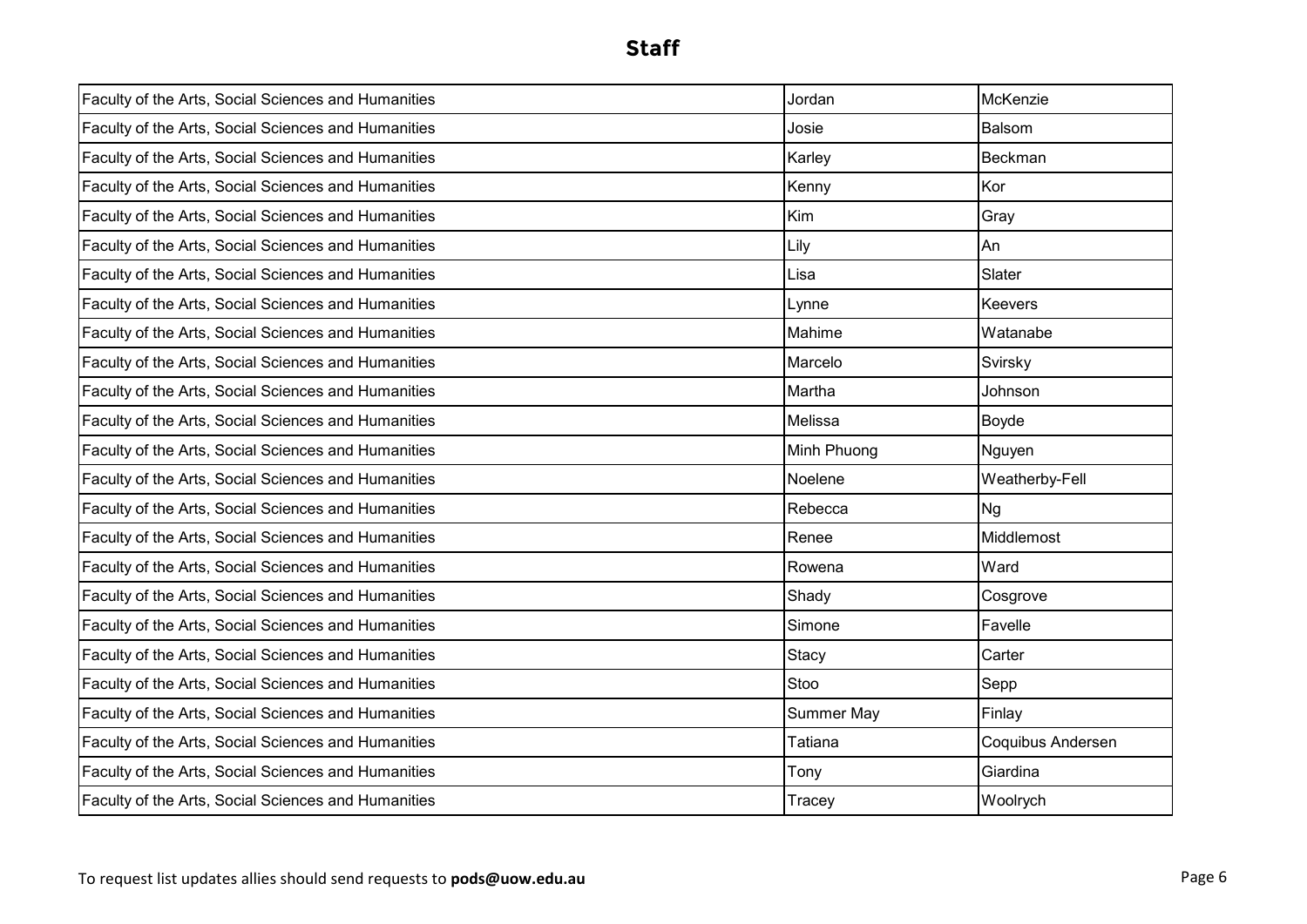| Faculty of the Arts, Social Sciences and Humanities | Wendy          | Nielsen            |
|-----------------------------------------------------|----------------|--------------------|
| <b>Financial Services Division</b>                  | Lisa           | Hunt               |
| Governance and Legal Division                       | Aleithea       | Leonardi           |
| Governance and Legal Division                       | Alison         | Attenborough       |
| Governance and Legal Division                       | Annette        | Osborne            |
| Governance and Legal Division                       | Antoinette     | Faddoul            |
| Governance and Legal Division                       | Joanne         | <b>Braithwaite</b> |
| Governance and Legal Division                       | Natalie        | Projkoski          |
| <b>Graduate Career Development and Employment</b>   | Sarah          | Ryan               |
| <b>Human Resources Division</b>                     | Bianca         | Holz               |
| Human Resources Division                            | Felicity       | Coleman            |
| <b>Human Resources Division</b>                     | Jeanine        | Murphy             |
| <b>Human Resources Division</b>                     | Kath           | Coroneos           |
| <b>Human Resources Division</b>                     | <b>Natalie</b> | Asquith            |
| Human Resources Division                            | Sally          | Evans              |
| Human Resources Division                            | Samantha       | Peace              |
| <b>Human Resources Division</b>                     | Vanessa        | Pagett             |
| <b>Human Resources Division</b>                     | Lorraine       | Denny              |
| <b>Human Resources Division</b>                     | Luci           | Clarke             |
| <b>Human Resources Division</b>                     | Michelle       | Harrison           |
| Illawarra Health and Medical Research Institute     | Anuk           | Indraratna         |
| Information Management and Technology Services      | Alison         | <b>Nuske</b>       |
| Information Management and Technology Services      | ∟auren         | Ward               |
| Information Management and Technology Services      | Louisa         | McKeown            |
| International Engagement and Coordination           | Casey          | Weston             |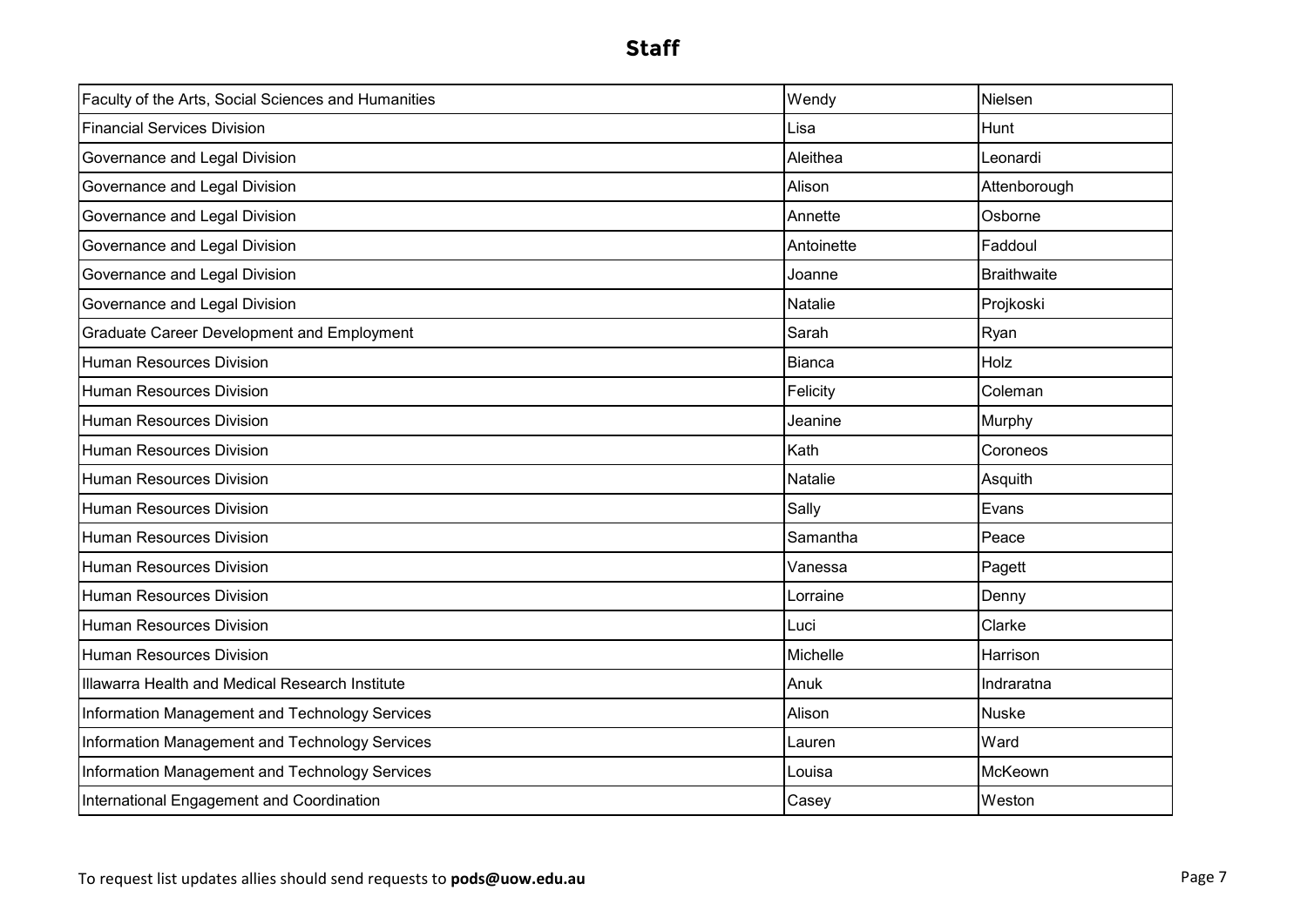| Learning, Teaching and Curriculum                           | Catriona       | Taylor         |
|-------------------------------------------------------------|----------------|----------------|
| Learning, Teaching and Curriculum                           | Jayne          | Thomas         |
| Learning, Teaching and Curriculum                           | Leonie         | Watson         |
| Learning, Teaching and Curriculum                           | <b>Russell</b> | Walton         |
| Library                                                     | Adrienne       | Corradini      |
| Library                                                     | Christina      | Salopek        |
| Library                                                     | Eva            | Popovski       |
| Library                                                     | Jamie-Lee      | McLoughlin     |
| Library                                                     | Kyra           | Thomsen        |
| Library                                                     | Margie         | Jantti         |
| <b>Metropolitan Campuses</b>                                | Sarah          | Keech          |
| Metropolitan Campuses - Southern Sydney Campus              | Catherine      | <b>Ross</b>    |
| Metropolitan Campuses - Southern Sydney Campus              | Kara           | <b>Malss</b>   |
| Metropolitan Campuses - Southern Sydney Campus              | Melinda        | <b>Tippett</b> |
| Office of Chief Operating Officer                           | Jenna          | Thorn          |
| Office of Chief Operating Officer                           | Lyndsey        | Frigo          |
| Office of DVC (Research and Innovation)                     | Jennifer L.    | Martin         |
| Office of DVC (Research and Innovation)                     | Tamantha       | Stutchbury     |
| Office of DVC (Research and Innovation)                     | Tasch          | Arndt          |
| Office of DVC (Research and Innovation)                     | Toni           | Bloor          |
| Office of DVC (Education)                                   | Tracey         | Wilson         |
| Office of DVC (Education) - Future Education                | Hannah         | Davies         |
| Office of DVC (Global Strategy)                             | Tina           | Edney          |
| Office of PVC (Students) Student Engagement & Employability | Surekha        | Nair           |
| Office of SDVC                                              | Nancy          | Huggett        |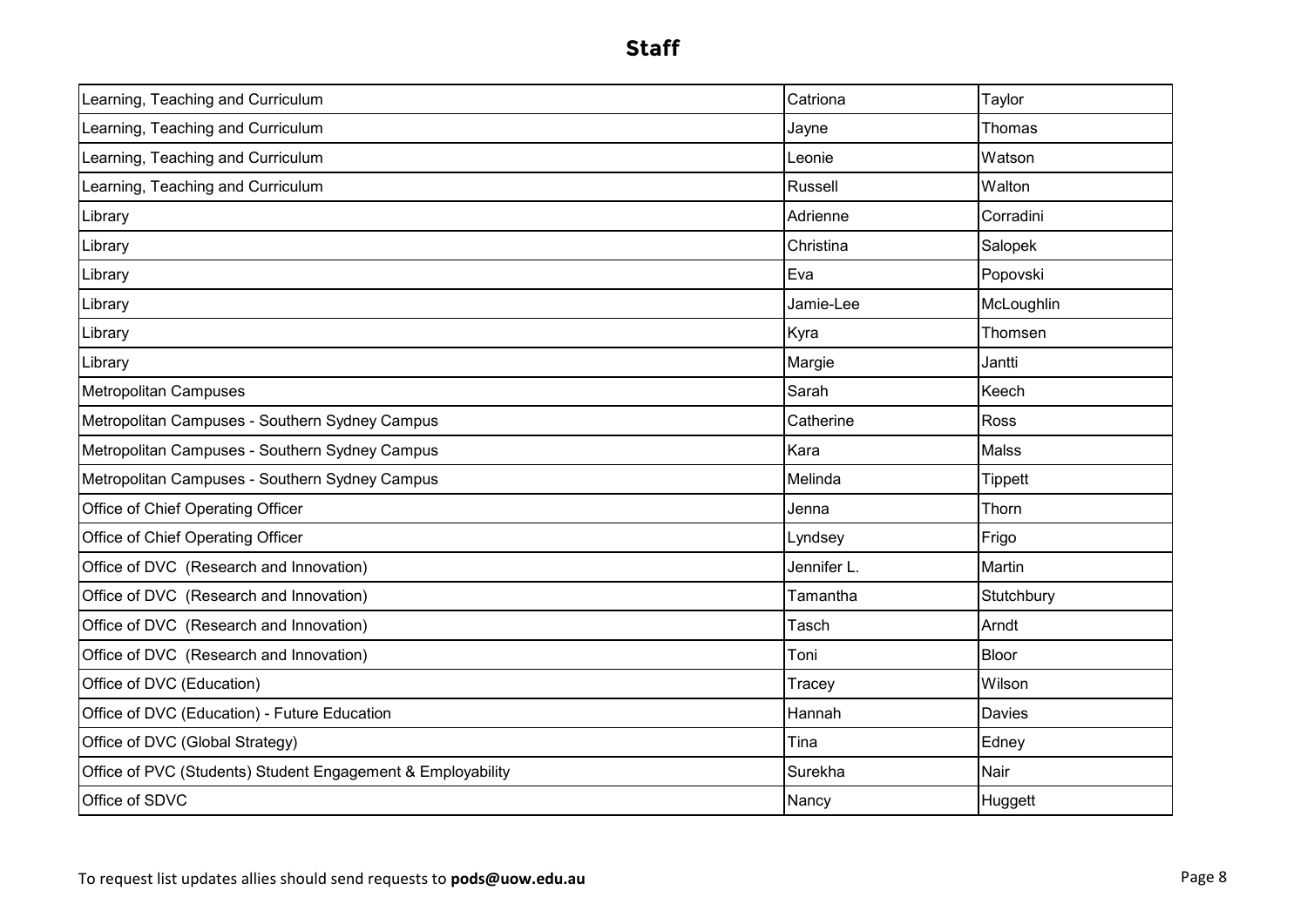| Office of SDVC - Safe & Respectful Communities (SARC)                            | Angela    | Cowan             |
|----------------------------------------------------------------------------------|-----------|-------------------|
| Office of SDVC - Safe & Respectful Communities (SARC)                            | Kylie     | McElhone          |
| Office of SDVC - Strategic Planning                                              | Rachel    | Nacilla           |
| Office of SDVC - Strategic Planning                                              | Richard   | Cook              |
| Office of SDVC - Strategic Planning                                              | Tracey    | Morton            |
| Pro-Vice Chancellor (Students)                                                   | Julia     | Coyle             |
| PVC (Students) - Graduate Career Learning                                        | Marianne  | Peso              |
| PVC (Students) - Student Academic Success & Partnerships Unit (Bega)             | Amelia    | Love              |
| PVC (Students) - Student Academic Success & Partnerships Unit (Bega)             | Catherine | L'Ecuyer          |
| PVC (Students) - Student Accessbibiltiy Administration Officer                   | Ange      | Everts            |
| PVC (Students) - Student Engagement & Employability Unit                         | Coreena   | Schwartz          |
| PVC (Students) Office                                                            | Catherine | Haney             |
| PVC (Students) Student Academic Success & Partnerships Unit                      | Alison    | Rada              |
| PVC (Students) Student Academic Success & Partnerships Unit                      | Christina | Constantinou      |
| PVC (Students) Student Academic Success & Partnerships Unit                      | Kylie     | Austin            |
| PVC (Students) Student Academic Success & Partnerships Unit                      | Laura     | de Vet            |
| PVC (Students) Student Academic Success & Partnerships Unit                      | Melissa   | Bergner           |
| PVC (Students) Student Academic Success & Partnerships Unit                      | Petria    | <b>McGoldrick</b> |
| PVC (Students) Student Academic Success & Partnerships Unit                      | Justin    | Luzuriaga         |
| PVC (Students) Student Academic Success & Partnerships Unit                      | Katie     | O'Neal            |
| PVC (Students) Student Academic Success & Partnerships Unit                      | Wendy     | Firth             |
| PVC (Students) Student Academic Success & Partnerships Unit (Shoalhaven - Nowra) | Sue       | Leppan            |
| PVC (Students) Student Engagement & Employability Unit                           | Amy       | Thompson          |
| PVC (Students) Student Engagement & Employability Unit                           | Dan       | Morgan            |
| PVC (Students) Student Engagement & Employability Unit                           | Lara      | Williamson        |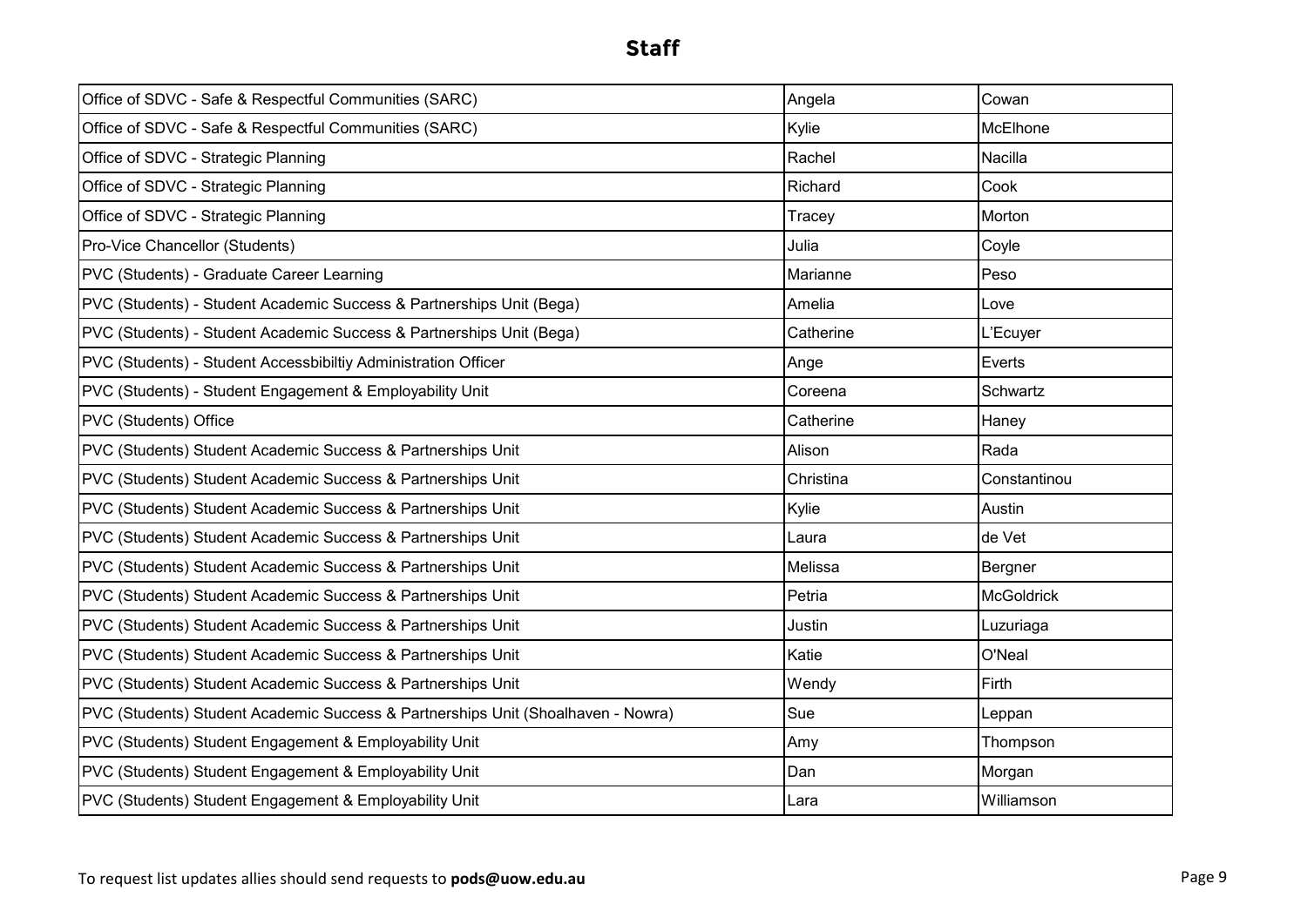| PVC (Students) Student Engagement & Employability Unit | <b>Mitz</b> | Perez           |
|--------------------------------------------------------|-------------|-----------------|
| PVC (Students) Student Engagement & Employability Unit | Surekha     | Nair            |
| <b>Regional Campuses</b>                               | Kimberley   | McMahon-Coleman |
| Regional Campuses - Shoalhaven Campus                  | Adele       | Purhonen        |
| Research and Innovation Division                       | Ann         | Hollifield      |
| Research and Innovation Division                       | John        | Kerr            |
| Research and Innovation Division                       | Kylie       | Dawson          |
| Research and Innovation Division                       | ∟eonie      | Clement         |
| Research and Innovation Division                       | Lia         | Sherwood        |
| Research and Innovation Division                       | li_         | <b>Miller</b>   |
| Research and Innovation Division                       | Lisa        | <b>Simmons</b>  |
| Research and Innovation Division                       | Louise      | Vandenberg      |
| Research and Innovation Division                       | Paul        | Di Pietro       |
| Research and Innovation Division                       | Ryah        | Perkiss         |
| Research and Innovation Division                       | Samuel      | Green           |
| Safe and Respectful Communities                        | Naomi       | Dear            |
| Shoalhaven Campus                                      | Tracy       | Cox             |
| Southern Highlands Campus                              | Stephen     | Lowe            |
| <b>Strategic Marketing &amp; Communications</b>        | Eloise      | Lockhart        |
| <b>Strategic Marketing &amp; Communications</b>        | Emma        | Leslie          |
| <b>Strategic Planning</b>                              | Katie       | Singh           |
| <b>Student and Accommodation Services Division</b>     | Alisha      | Erwin           |
| <b>Student and Accommodation Services Division</b>     | Alli        | English         |
| <b>Student and Accommodation Services Division</b>     | Amy         | Webb            |
| <b>Student and Accommodation Services Division</b>     | Bec         | Lea             |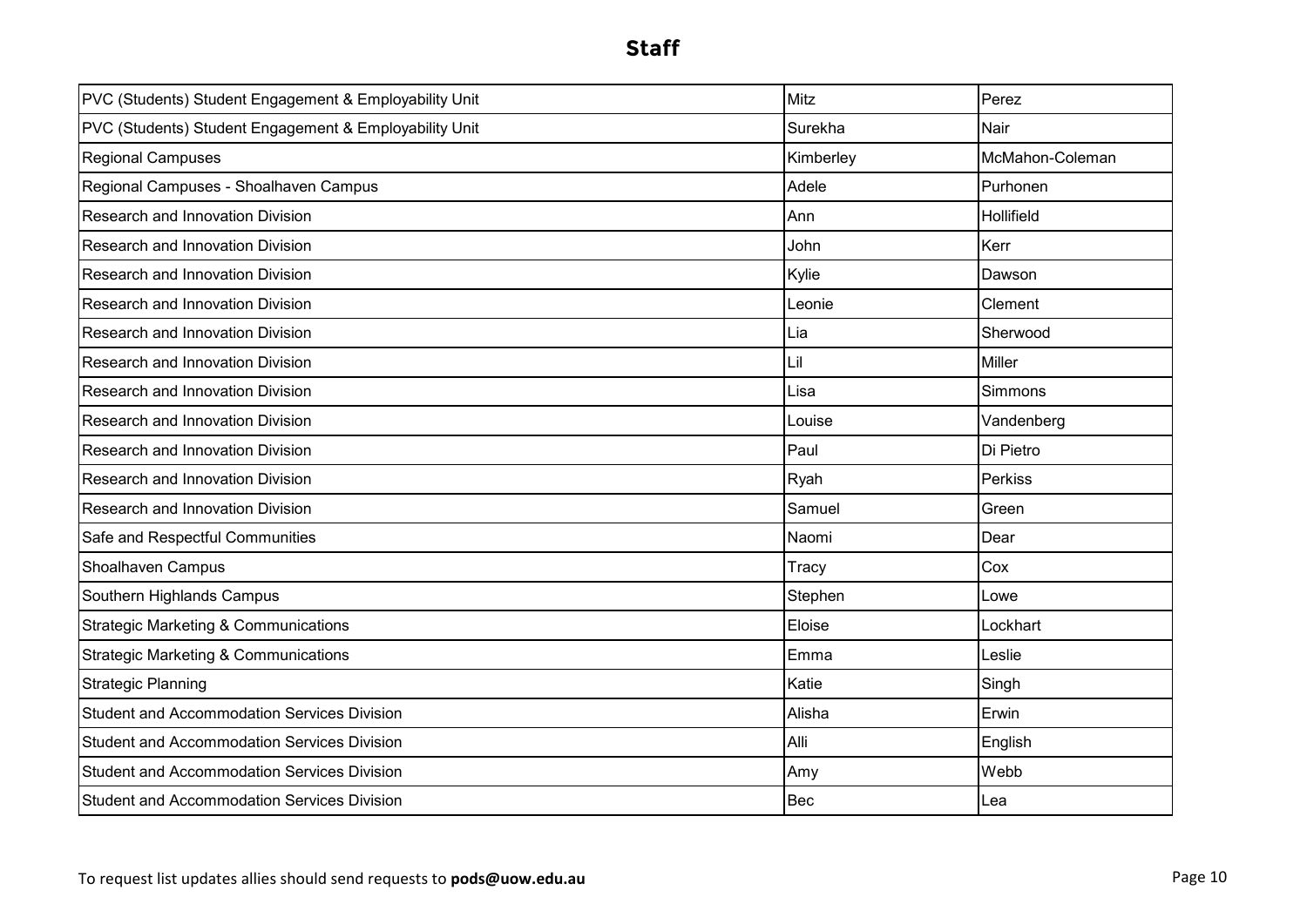| <b>Student and Accommodation Services Division</b> | <b>Bella</b>  | <b>Nunes</b>    |
|----------------------------------------------------|---------------|-----------------|
| <b>Student and Accommodation Services Division</b> | Carol         | Borgatti        |
| <b>Student and Accommodation Services Division</b> | Carolyn       | Akhurst         |
| <b>Student and Accommodation Services Division</b> | Christine     | Mason           |
| <b>Student and Accommodation Services Division</b> | Daniela       | Borgia          |
| <b>Student and Accommodation Services Division</b> | Franca        | Ferraro         |
| <b>Student and Accommodation Services Division</b> | Jason         | Aquilina        |
| <b>Student and Accommodation Services Division</b> | Jodie         | Lawer           |
| <b>Student and Accommodation Services Division</b> | Josh          | Crawley         |
| <b>Student and Accommodation Services Division</b> | Kareena       | Rixon           |
| <b>Student and Accommodation Services Division</b> | Kelly         | Tow             |
| <b>Student and Accommodation Services Division</b> | Mary          | Sparks          |
| <b>Student and Accommodation Services Division</b> | Nicole        | Thompson        |
| <b>Student and Accommodation Services Division</b> | Rachael       | Phillips        |
| <b>Student and Accommodation Services Division</b> | Rebekah       | Murray-Smith    |
| <b>Student and Accommodation Services Division</b> | Ron           | Fogarty         |
| <b>Student and Accommodation Services Division</b> | Sharon        | Peaston         |
| <b>Student and Accommodation Services Division</b> | Tegan         | <b>Sturgiss</b> |
| <b>Student and Accommodation Services Division</b> | Thidarat      | Thongdang       |
| <b>Student and Accommodation Services Division</b> | Tina          | Anderson        |
| <b>Student and Accommodation Services Division</b> | Trang         | Nguyen          |
| <b>Student Recruitment Division</b>                | Ro            | Jayasinghe      |
| <b>Transnational Education and Alliances</b>       | Elaine        | Reilly          |
| <b>UOW Pulse</b>                                   | April         | Alexander       |
| <b>UOW Pulse</b>                                   | <b>Brooke</b> | Plunkett        |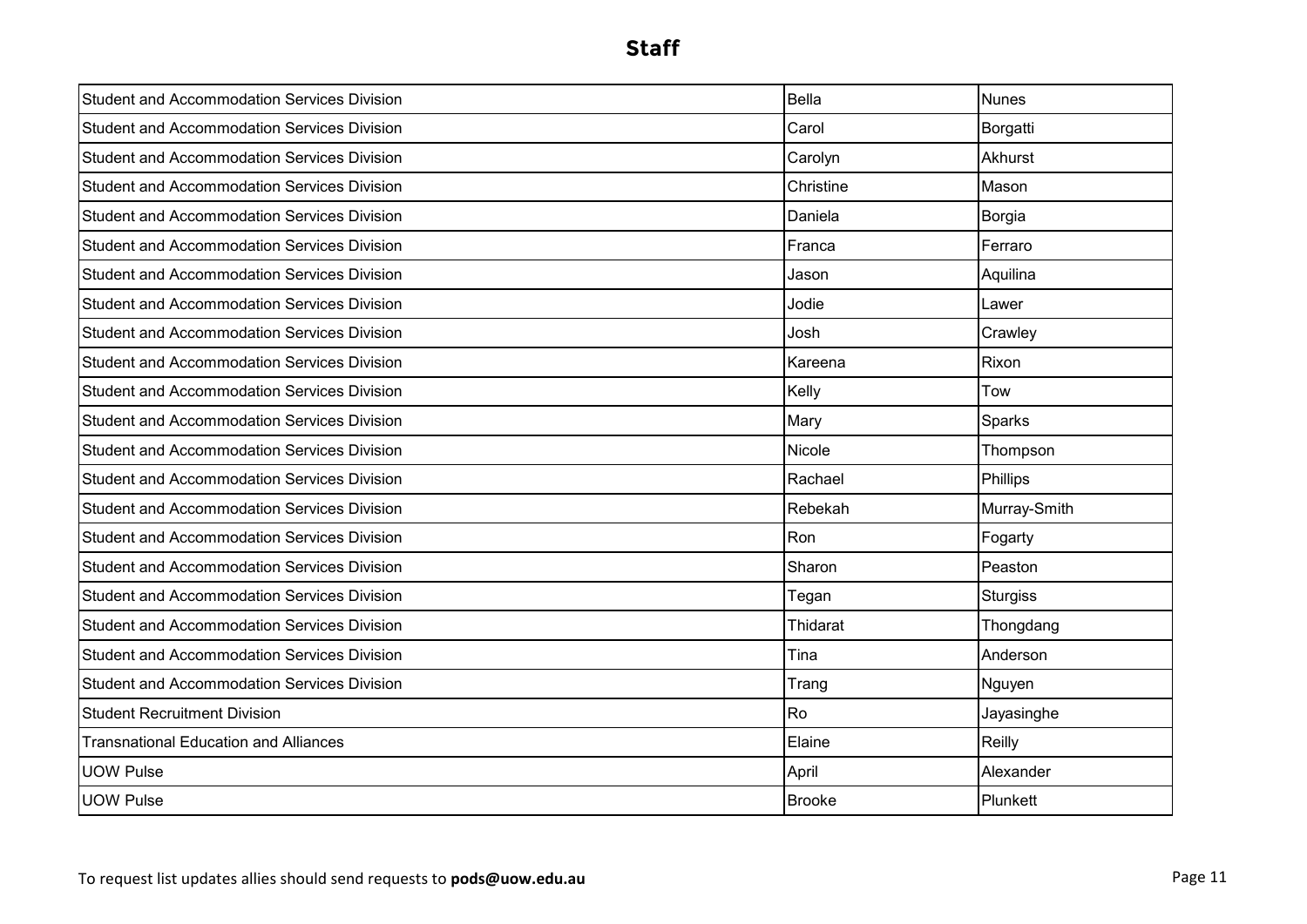| <b>UOW Pulse</b> | Finlay       | Parker          |
|------------------|--------------|-----------------|
| <b>UOW Pulse</b> | Jaimee       | Evans           |
| <b>UOW Pulse</b> | Kellie       | Grose           |
| <b>UOW Pulse</b> | Natalie      | Lizak           |
| <b>UOW Pulse</b> | Rae-Leigh    | Lyons           |
| <b>UOW Pulse</b> | Sam          | Macdonnell      |
| <b>UOW Pulse</b> | Soutara      | Potter          |
| <b>UOW Pulse</b> | Thomas       | Quinn           |
| <b>UOW Pulse</b> | Alfonso      | Maccioni        |
| UOW Pulse        | Jo           | Fisher          |
| <b>UOW Pulse</b> | Sarah        | Crutchley       |
| <b>UOWGE</b>     | Adam         | Thorogood       |
| <b>UOWGE</b>     | Alison       | Thirlwall       |
| <b>UOWGE</b>     | <b>Bryce</b> | Humphries       |
| <b>UOWGE</b>     | Carlie       | Sulter          |
| <b>UOWGE</b>     | Claire       | Usher           |
| <b>UOWGE</b>     | Douglas      | McPherson       |
| <b>UOWGE</b>     | Eleanor      | Smith           |
| <b>UOWGE</b>     | Jo           | Carter          |
| <b>UOWGE</b>     | Kate         | Hansen          |
| <b>UOWGE</b>     | Kath         | McCollim        |
| <b>UOWGE</b>     | Kendall      | Allsop          |
| <b>UOWGE</b>     | Lisa         | Mangion         |
| <b>UOWGE</b>     | Megan        | Serrano         |
| <b>UOWGE</b>     | Tom          | <b>Bambrick</b> |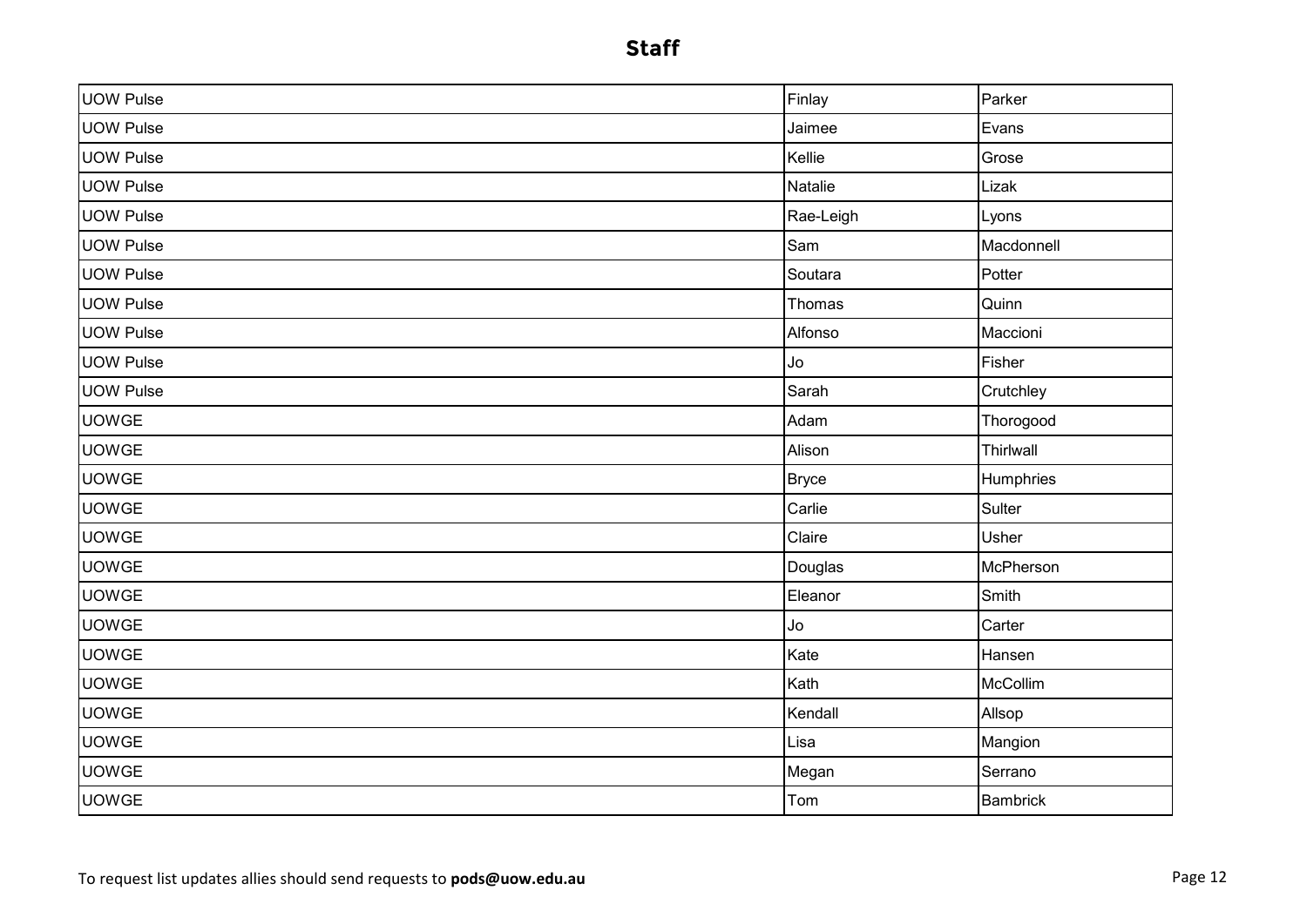| lVice-Chancellor's Unit             | Amber       | Croft        |
|-------------------------------------|-------------|--------------|
| Vice-Chancellor's Unit              | Trish       | Davidson     |
| Woolyungah Indigenous Centre        | <b>Adam</b> | Ridgeway     |
| <b>Woolyungah Indigenous Centre</b> | Caitlin     | Stuart       |
| Woolyungah Indigenous Centre        | Samantha    | <b>Stiff</b> |
| <b>Woolyungah Indigenous Centre</b> | Tammy       | Small        |
| Woolyungah Indigenous Centre        | Taylah      | <b>Wicks</b> |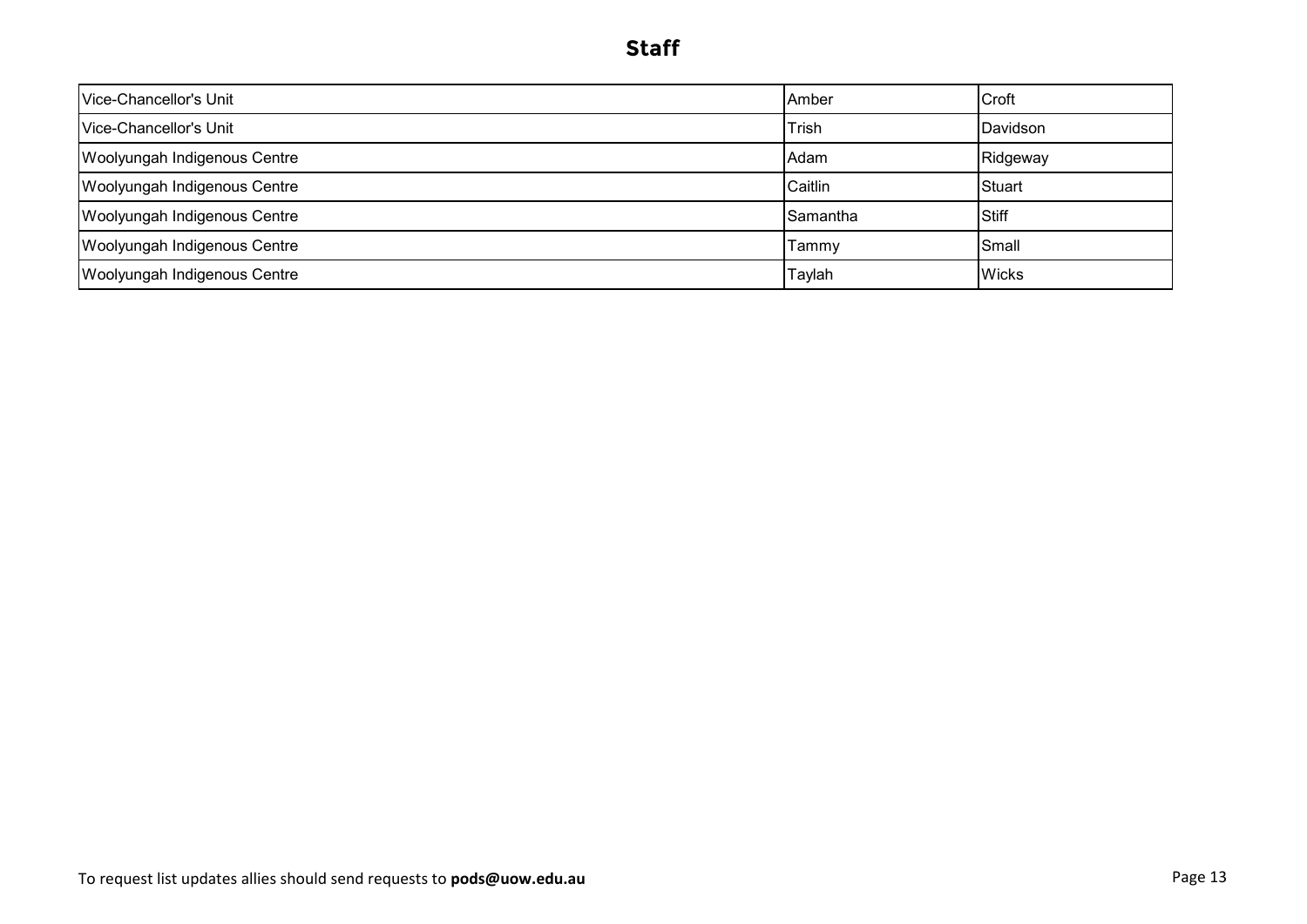| <b>Student Allies</b>                                   | <b>First Name</b> | <b>Surname</b>     |
|---------------------------------------------------------|-------------------|--------------------|
| <b>Accomondation Services</b>                           | Amy               | <b>Button</b>      |
| <b>Accomondation Services</b>                           | Aurora            | Kaye Green         |
| <b>Batemans Bay Campus</b>                              | Jantaara          | McDonald-Shorter   |
| <b>Campus East Accommodation</b>                        | Dylan             | Harmer             |
| Faculty of Business & Law                               | David             | Havyatt            |
| Faculty of Business & Law                               | Elizabeth         | Vidakovic          |
| Faculty of Business & Law                               | Elmedina          | Latifi             |
| Faculty of Business & Law                               | Emma              | Lonsdale           |
| Faculty of Business & Law                               | Iresha            | Chamindi           |
| Faculty of Business & Law                               | lvy               | Zhou               |
| Faculty of Business & Law                               | Katrina           | Beretov Trajcevski |
| Faculty of Business & Law                               | Katyayani         | Gupta              |
| Faculty of Business & Law                               | Laura             | Maclean            |
| Faculty of Business & Law                               | <b>Natalie</b>    | A. Gumo            |
| Faculty of Business & Law                               | Theodore          | <b>Totsis</b>      |
| Faculty of Business & Law                               | Xinruz            | Ma                 |
| Faculty of Business & Law - South Western Sydney Campus | Raniya            | Dass               |
| Faculty of Business and Law                             | Jacob             | May                |
| Faculty of Engineering and Information Sciences         | Carla             | Pinilla            |
| Faculty of Engineering and Information Sciences         | Timothy           | Wang               |
| Faculty of Engineering and Information Sciences         | Vishu             | Vishal             |
| Faculty of Science, Medicine and Health                 | Catheline         | Froehlich          |
| Faculty of Science, Medicine and Health                 | Thomas            | Walker             |
| Faculty of Science, Medicine and Health                 | Zachary           | Matthew            |
| Faculty of Science, Medicine and Health                 | Brianna           | Wilson             |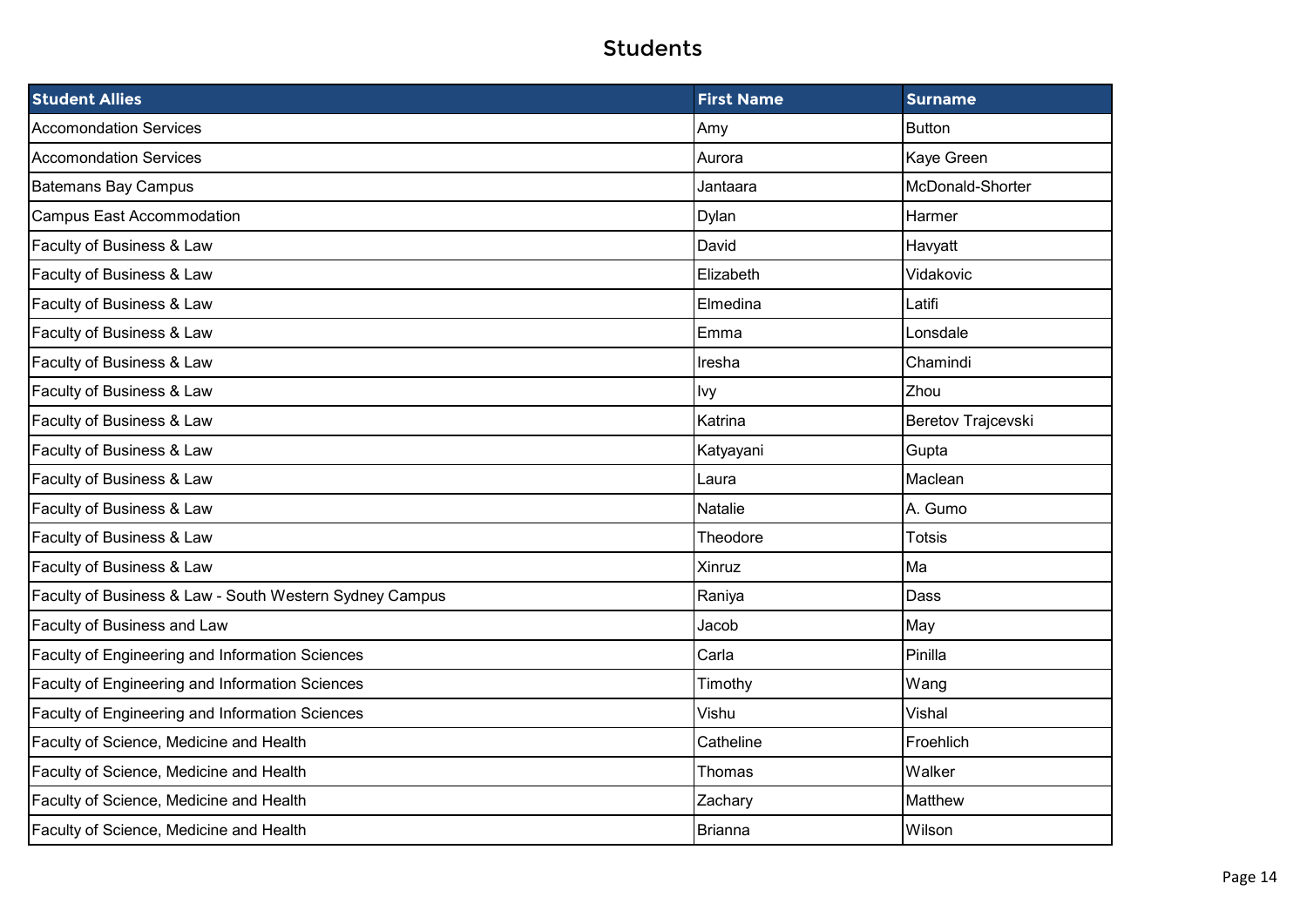| Faculty of Science, Medicine and Health             | <b>Brooke</b> | Conroy          |
|-----------------------------------------------------|---------------|-----------------|
| Faculty of Science, Medicine and Health             | Ebeney        | Whillas         |
| Faculty of Science, Medicine and Health             | Elle          | Cooper          |
| Faculty of Science, Medicine and Health             | Iglis         | Subashi         |
| Faculty of Science, Medicine and Health             | Jaclyn        | Marin           |
| Faculty of Science, Medicine and Health             | James         | <b>Barker</b>   |
| Faculty of Science, Medicine and Health             | Siobhan       | Heatwole        |
| Faculty of the Arts, Social Sciences and Humanities | Alexandra     | Millington      |
| Faculty of the Arts, Social Sciences and Humanities | Rose          | Murphy          |
| Faculty of the Arts, Social Sciences and Humanities | Amy           | Lloyd           |
| Faculty of the Arts, Social Sciences and Humanities | Amy           | Hingerty        |
| Faculty of the Arts, Social Sciences and Humanities | Andrew        | Minutillo       |
| Faculty of the Arts, Social Sciences and Humanities | Clare         | O'Toole         |
| Faculty of the Arts, Social Sciences and Humanities | Claudia       | Maddren         |
| Faculty of the Arts, Social Sciences and Humanities | Georgia       | Gregg           |
| Faculty of the Arts, Social Sciences and Humanities | Isabelle      | Todhunter       |
| Faculty of the Arts, Social Sciences and Humanities | Jane          | Lewis           |
| Faculty of the Arts, Social Sciences and Humanities | Janine        | Bailey          |
| Faculty of the Arts, Social Sciences and Humanities | Jayden        | Da Silva        |
| Faculty of the Arts, Social Sciences and Humanities | Jemma         | Moretti         |
| Faculty of the Arts, Social Sciences and Humanities | Katrina       | Doring          |
| Faculty of the Arts, Social Sciences and Humanities | Laura         | Markowski       |
| Faculty of the Arts, Social Sciences and Humanities | Levi          | Beckett         |
| Faculty of the Arts, Social Sciences and Humanities | Lisa          | McPhee          |
| Faculty of the Arts, Social Sciences and Humanities | Mahnoor       | Muhammad Nayyar |
| Faculty of the Arts, Social Sciences and Humanities | Rebecca       | Campbell        |